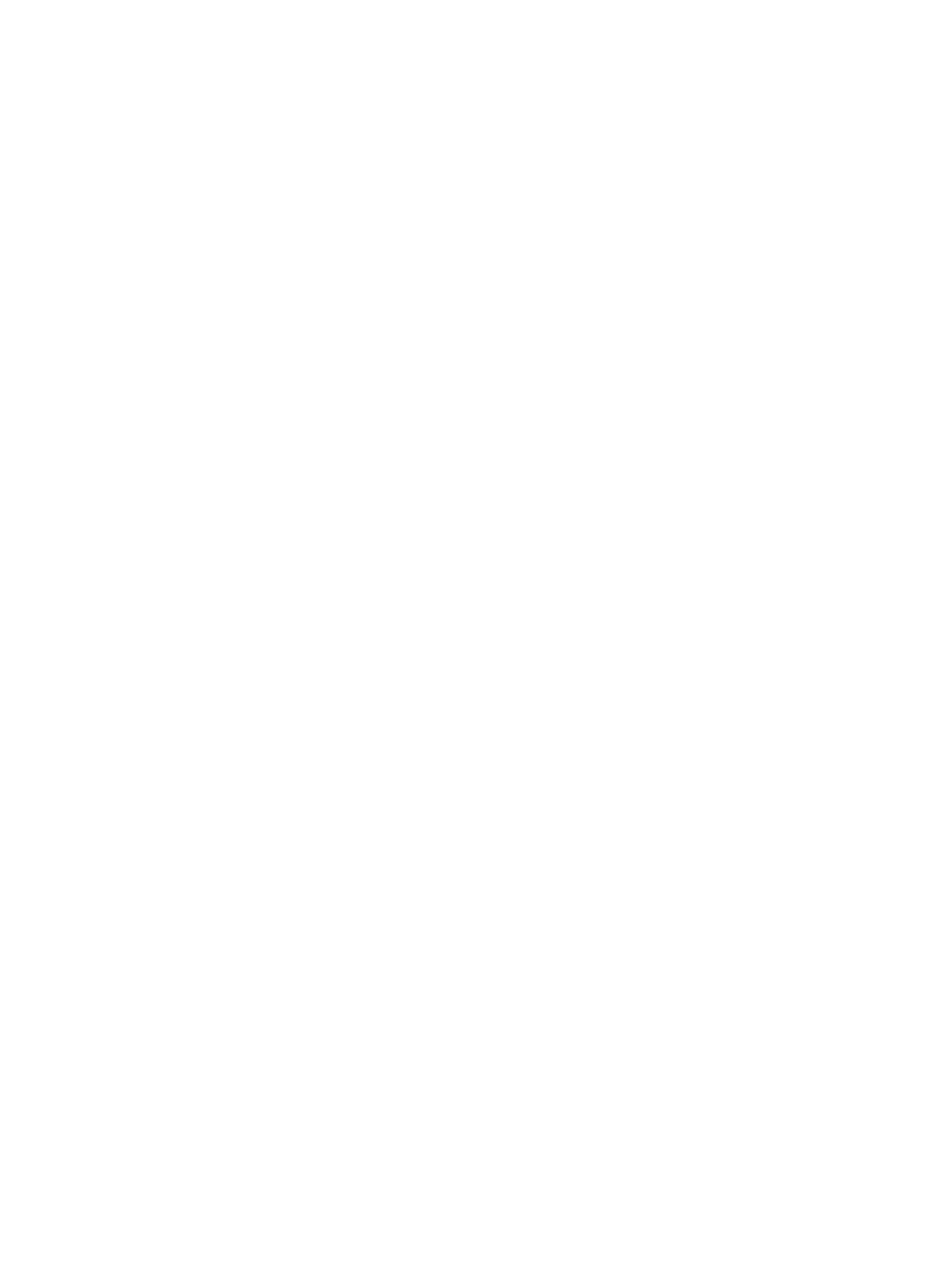#### **1. Introduction**

This paper deals mainly with the role of modality in scientific discourse. if we agree that humans have a natural tendency to make modal judgments, we will also consider that this fact involves the use of concepts such as possibility, necessity and probability. These concepts may be used in different ways by speakers, as language is used depending on the linguistic background of the writer, the academic genre and the expected reader of the text. in this way, the main purpose of this paper is to analyse if native speakers of a language use epistemic modality, more precisely, modal verbs.

One of the standpoints of this paper is to consider language as an individual act, used in a unique way by different speakers. The way we use language creates our own style. We could express the same ideas in such different ways that our audience feel sympathy for the authors's position depending on the rhetorical strategies deployed. language changes and linguistic variation can be observed in the same language (Samraj, 2002, 2004; Freddi, 2005; Charles, 2007; Ozturk, 2007), or even more if we contrast speakers with different linguistic background (Salager-Meyer *et al*., 2003; Martín Martín, 2003; de Haan and van Esch, 2005; Moreno and Suárez, 2008; Hinkel, 2009; Schleef, 2009). In this way, the main aim of this paper is to detect if there is variation in the use of epistemic modality in scientific English. As White (2003) citing Volosinov (1995, p. 139) explains: "The actual reality of language-speech is not the abstract system of linguistic forms, not the isolated monologic utterance, and not the psychological act of its implementation, but the social event of verbal interaction implemented in an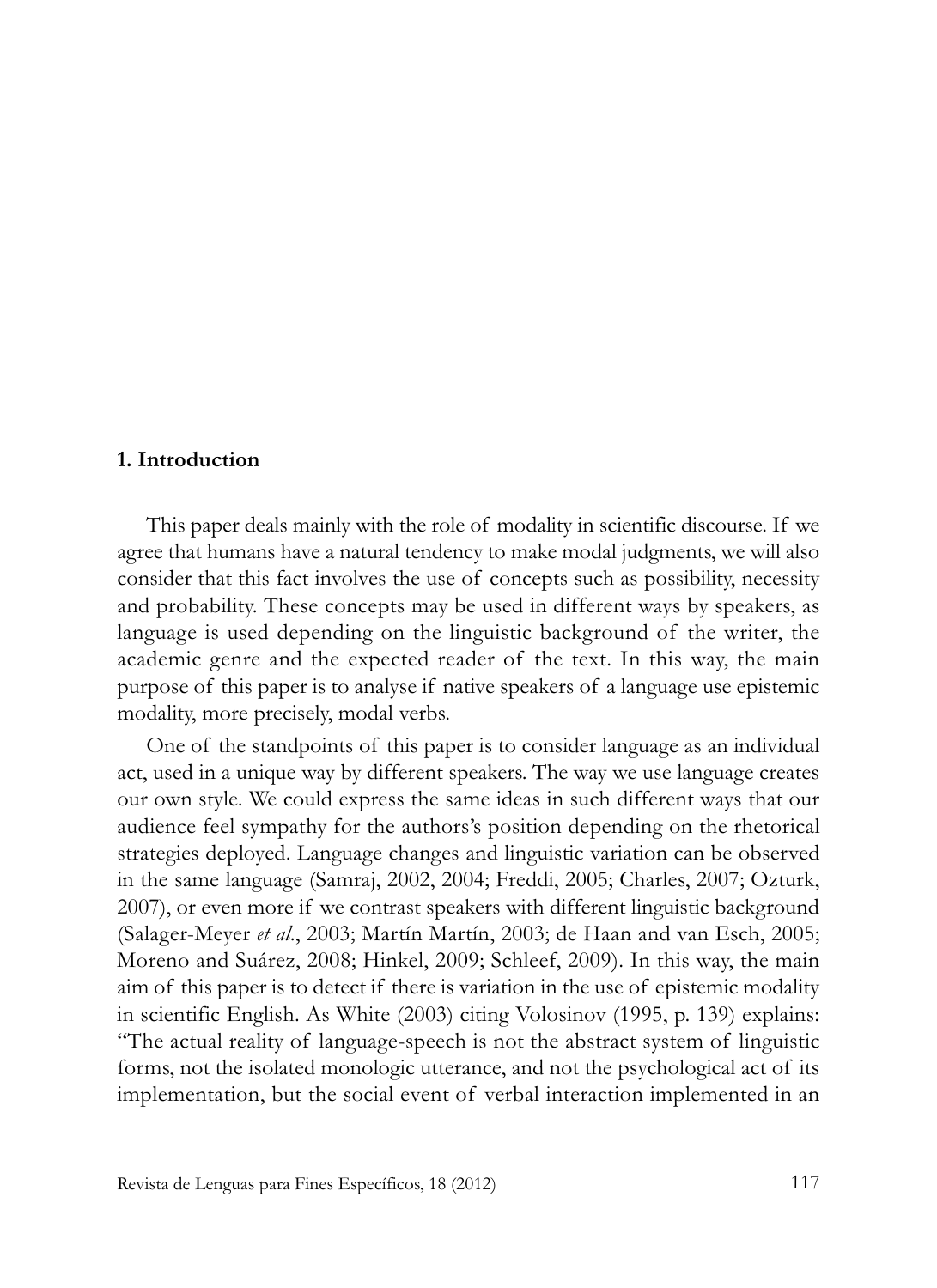utterance or utterances". The implementation of utterances expressing modality in scientific discourse is one of the aims of this study.

Another standpoint of this analysis is to determine the expressions of epistemic modality used in scientific English that mark the necessity/possibility of an underlying proposition relative to some body of evidence. There are several studies that suggest the expressions to be included in the studies of epistemic modality, such as Palmer (1986), Huddleston (1988), lock (1996), Thue Vold (2006), Alonso Almeida and González Cruz (in press) and Alonso Almeida (in press-a). The classification used for the purposes of this research was the one proposed by Fintel and Gillies (2007), who include in this category the modal verbs *must, might, may, should, can, could, need*.

This study also considers essential to know the specific text in which the expression of modality is placed. The study of modality in different text types has been carried out by scholars such as Chafe (1986), Carretero (2002, 2004), Hidalgo-Downing (2004), Marín-Arrese (2004), Marín-Arrese et al. (2004), Ferrari (2009), Ortega-Barrera and Torres-Ramírez (2010) and Alonso-Almeida and Cruz-García (2011). They have shown that, depending on the intention of the writer expressions of modality are used with different purposes. This research focuses on the study of modality in a specific genre, although our main aim is the detection of the possible causes of variation in the use of epistemic modality in scientific research papers.

In the epistemic use, modals can be interpreted as indicating inference or some other process of reasoning involved in coming to the conclusion stated in the research being described. However, epistemic modals do not necessarily require inference, reasoning, or evidence. We should take into account that one effect of using an epistemic modal is a general weakening of the speaker's commitment to the truth of the sentence containing the modal. However, it is disputed whether the function of modals is to indicate this weakening of commitment, or whether the weakening is a by-product of some other aspect of the modal's meaning. in this study these considerations are taken into account in my description of epistemic modality.

The choice of a contrastive approach is motivated by the reason that English scientific language changes in the way it is transmitted; it has similarities and differences. in this way, with a contrastive analysis, students and researchers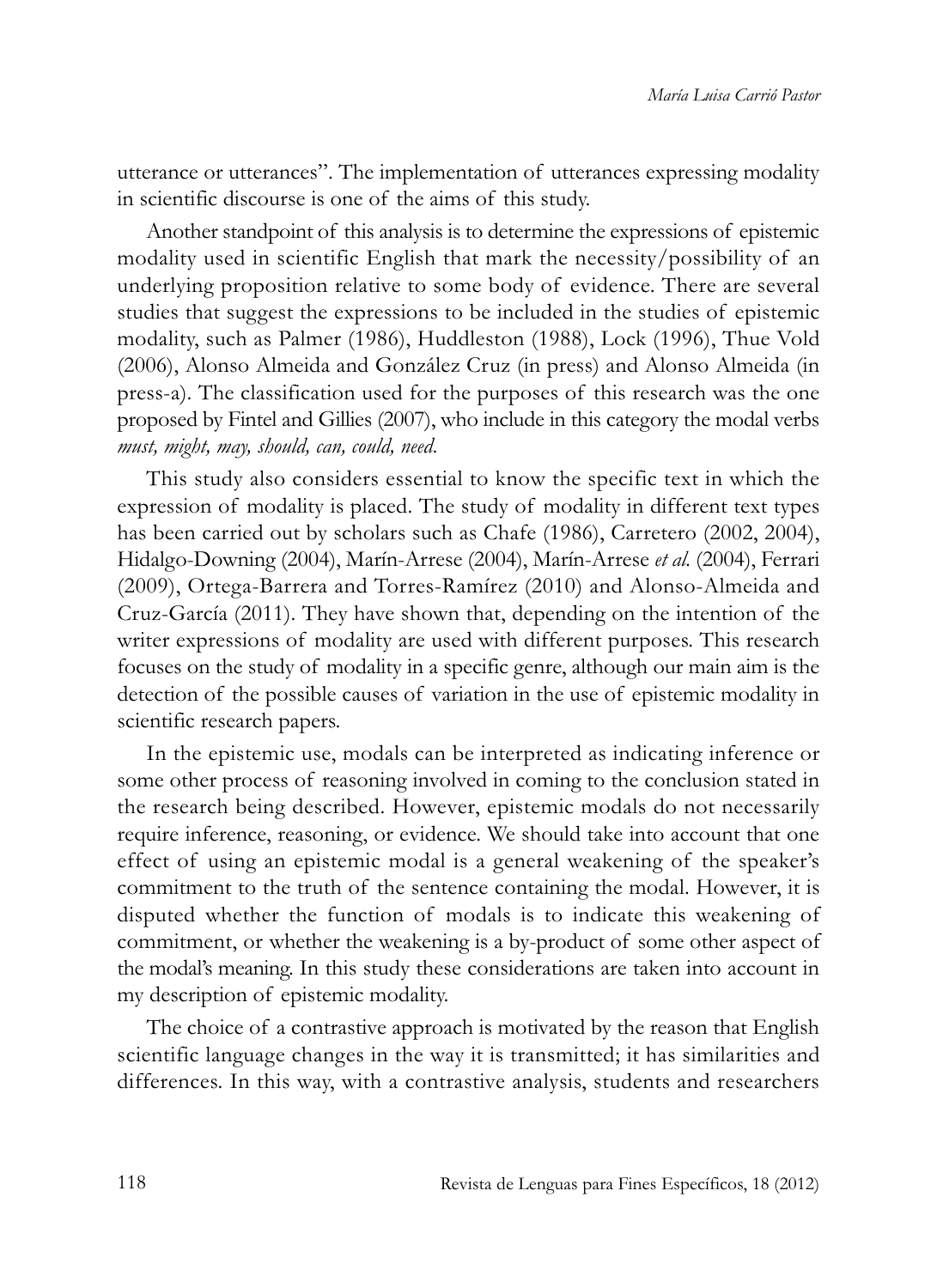from non-English backgrounds can easily compare and contrast the scientific language used by the research community. The objectives of this paper are; in the first place, to identify modal verbs that express epistemic modality in scientific research taking into account the mother tongue of the writer; in the second place, to contrast the frequencies of the use of modality and, in the third place, to reveal the causes of variation in the use of epistemic modality.

## **2. Methodology**

The corpus used in this study comprises 50 research papers written by native English speakers (NES) and 50 research papers written by non-native English speakers (NNES) who are Spanish. The linguistic background of the English writers was identified considering their affiliations and names, as well as other research papers written by the same authors. in the case of the Spanish researchers, the papers were collected from researchers who work at the Polytechnic University of Valencia and who publish in international journals. The papers were collected during 2010 and 2011 from international journals specialised in the specific field of engineering.

Once collected, the 100 papers were processed to be analysed with the help of the software *WordSmith Tools 5.0.* The modal verbs were identified and their epistemic use checked in order to observe their use in this specific context. The criteria followed to identify epistemic modality markers in the texts were based on Thue Vold (2006):

- a. The marker had to explicitly qualify the truth value of a propositional content.
- b. The marker has to be a lexical unit (not phrases or paragraphs). From those I selected modal verbs for this study. Modal verbs have been argued to be in the borderline between grammatical and lexical (Aikhenvald, 2004), and this is the reason I include them here.

After the analysis, the results were presented and a statistical analysis was carried out in to determine their applicability to other similar texts. The relative risk and the chi-square test were calculated and the results contrasted. Finally, conclusions were discussed and commented on.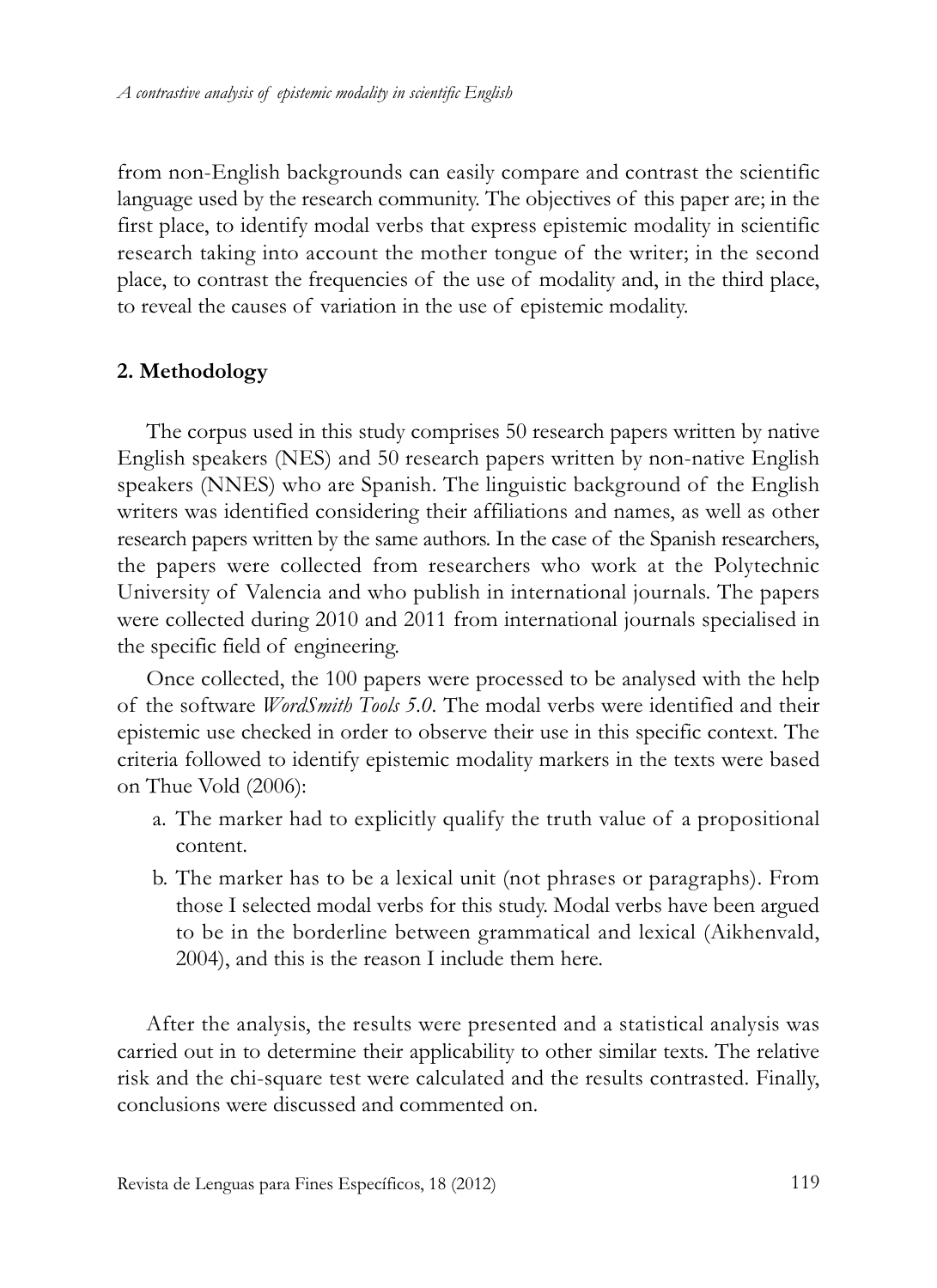## **3. Results and discussion**

The total amount of running words of the corpus analysed are shown in Table 1:

| <b>Table 1.</b> Corpus. Statistical data (percentages). |                  |                       |  |  |  |
|---------------------------------------------------------|------------------|-----------------------|--|--|--|
| STATISTICAL DATA                                        | OCCURRENCE NNES  | <b>OCCURRENCE NES</b> |  |  |  |
| Running words                                           | 184357 (47.11%)  | 206907 (52.89%)       |  |  |  |
| Word list                                               | 10590 (45.43%)   | 12716 (54.57%)        |  |  |  |
| Sentence No.                                            | $9017(50.00\%)$  | $9017(50.00\%)$       |  |  |  |
| Average word per sentence                               | $20.44(46.11\%)$ | 22.94 (53.89%)        |  |  |  |
| Paragraph No.                                           | $1145(55.51\%)$  | 916 (44.49%)          |  |  |  |
| Word No. per paragraph                                  | 161.29 (41.58%)  | 225.88 (58.12%)       |  |  |  |

**Table 1.** Corpus: Statistical data (percentages).

The sentence number was the same in both groups of texts, but we can observe that NES used more than 5% words in the texts. The average word per sentence of NES is also higher than the words found in the texts written by NNES. Once analysed the corpus under study, the total amount of modal verbs selected in this research were counted. Table 2 shows the total occurrences found after the analysis of the corpus:

| <b>MODAL</b> | <b>OCCURRENCES</b> |                | OCCURRENCES RELATIVE RISK CHI-SQUARED |            |
|--------------|--------------------|----------------|---------------------------------------|------------|
| <b>VERBS</b> | NNES $(\%)$        | NES $(\%)$     |                                       | $(\chi^2)$ |
| CAN/         | 877 (59.82%)       | 589 (40.18%)   | $1.26(1.16-1.36)$                     | $P = 0.00$ |
| BE ABLE      | 78 (76.47%)        | $24(23.53\%)$  | $2.75(1.75-4.32)$                     | $P = 0.00$ |
| COULD        | 166 (48.82%)       | $174(51.18\%)$ | $0.81(0.66-0.99)$                     | $P = 0.03$ |
| MAY          | 181 (39.69%)       | $275(60.31\%)$ | $0.56(0.47-0.66)$                     | $P = 0.00$ |
| <i>MIGHT</i> | 13 $(24.07\%)$     | 41 (75.93%)    | $0.27(0.14-0.50)$                     | $P = 0.00$ |

Table 2. Occurrences and statistical analysis of the modal verbs used by NNES and NES.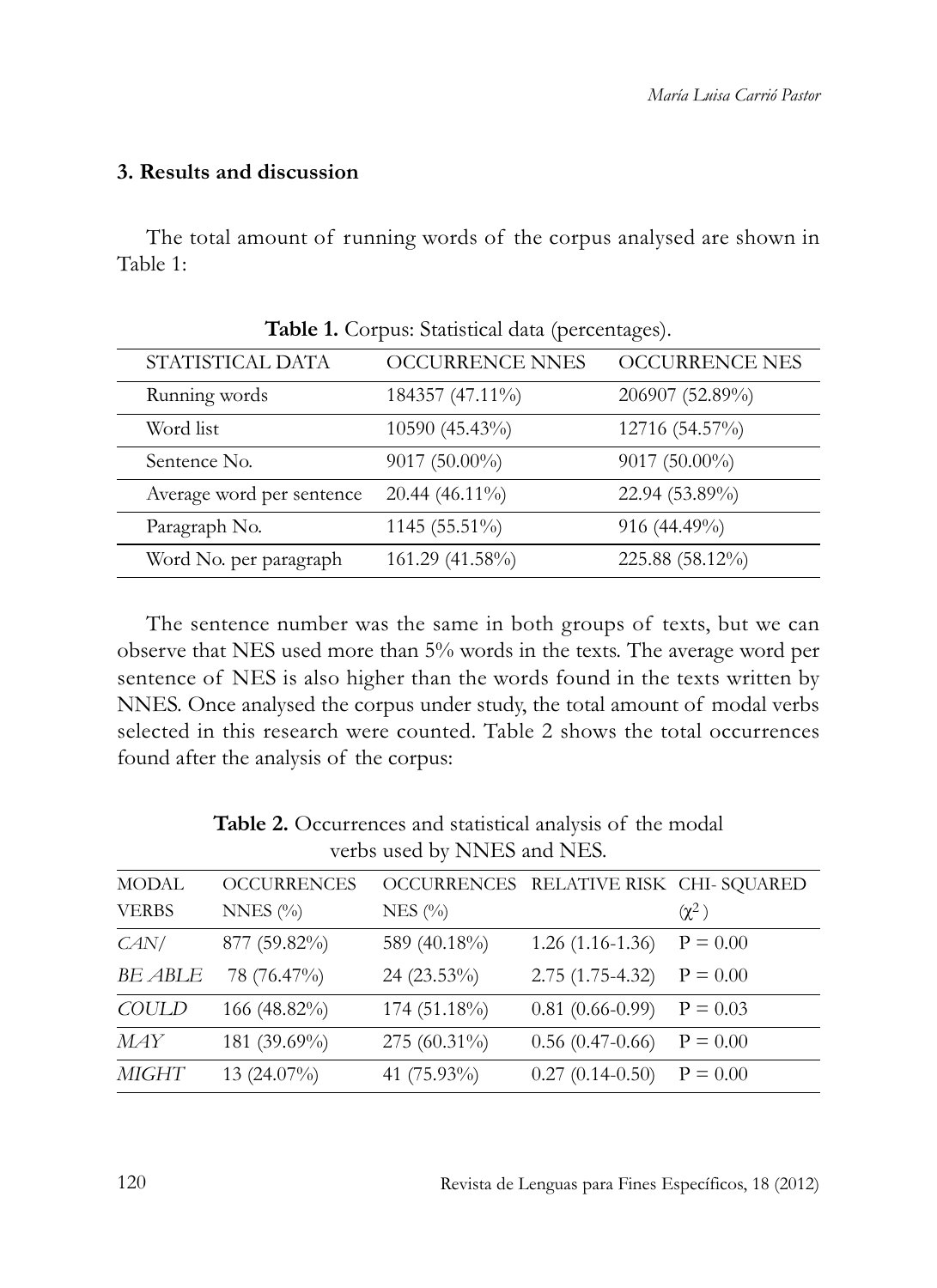| MUST  | $213(62.64\%)$        | $127(37.36\%)$ | 1.42 $(1.15-1.75)$ $P = 0.00$ |                          |
|-------|-----------------------|----------------|-------------------------------|--------------------------|
| NEED  | $90(38.96\%)$         | $141(61.04\%)$ | $0.54$ (0.42-0.70) $P = 0.00$ |                          |
|       | $SHOULD$ 151 (54.51%) | $126(45.49\%)$ | 1.01 $(0.81-1.27)$ P = 0.90   |                          |
| Total | $1769(54.16\%)$       | 1497 (45.84%)  | -                             | $\overline{\phantom{a}}$ |

The modal verbs were analysed manually and the epistemic modal verbs were detected in the corpus. These epistemic modals selected considering the occurrences found are *can*, *could, may, might* and *must*. Of these, the form *can* is certainly controversial. While Biber et al. (1999) consider this form within the domain of epistemic modality, other scholars (cf. Carretero, 1992; Collins, 2009) disagree. I will comment on this in the light of the examples selected.

#### 3.1. Epistemic modals

In this section, I describe the use of epistemic modals in the sub-corpora of NES and NNES. As already pointed out, modals are said to be both lexical and grammatical. The difference is not clear, but what is obvious is that they have a scope over the proposition they hedge. One of the most declared functions of modals is the mitigation of claims (Kranich, 2009; Mur Dueñas, 2011), and so authors prevent future events threatening their public self-image. In what follows, i describe the use of the epistemic modals *can, could, may, might* and *must* in the corpora in this order.

#### *3.1.1. Can/Could*

The form *can* is certainly one of the most frequent ones in both corpora. Cases of this form are given in the following instances:

NES:

(1) The detailed construction and operation **can** be found. The structure of the muscles gives the actuator a number of desirable characteristics. (NE3)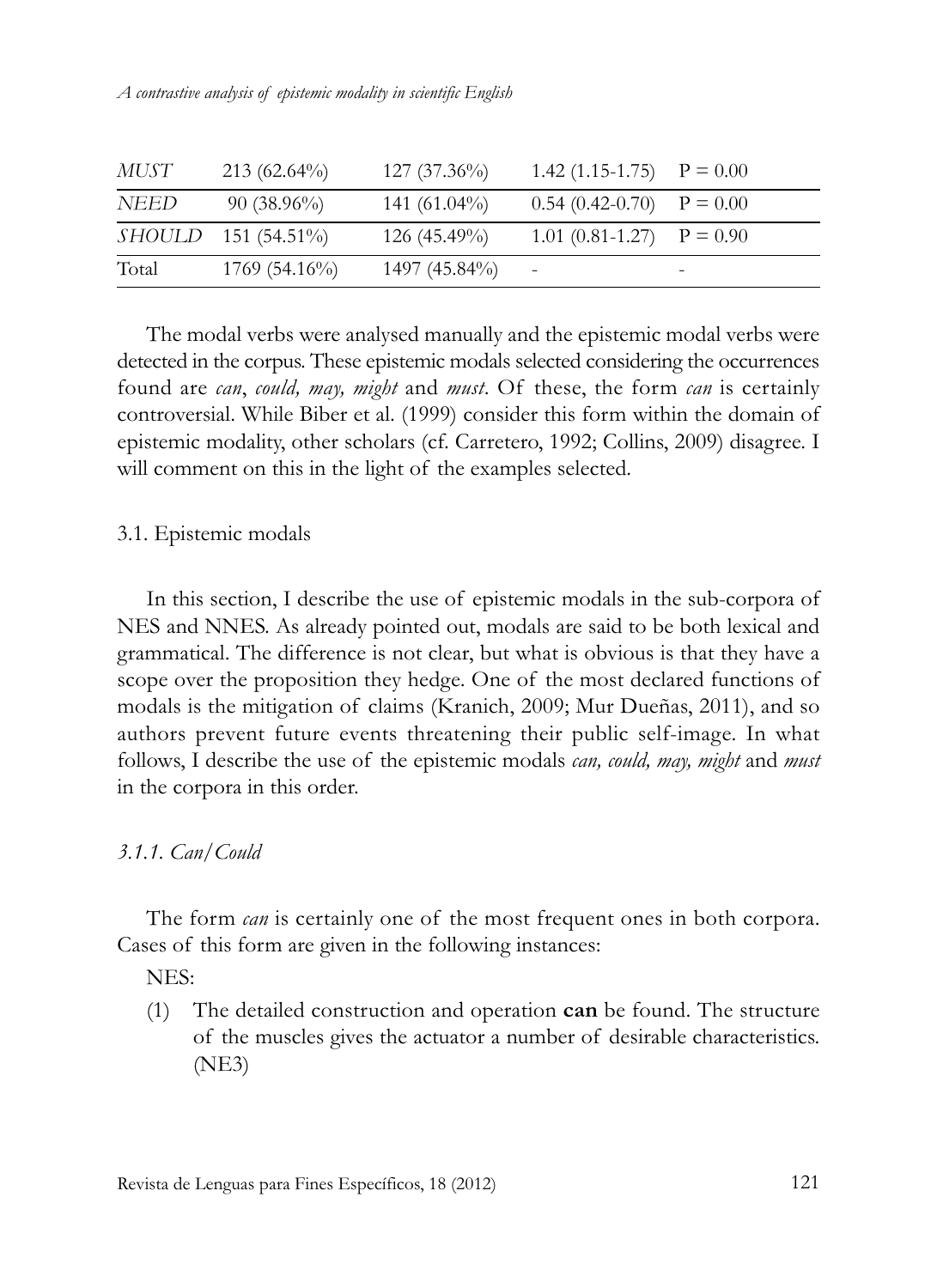- (2) To enhance the safety of the system, the workers **can** now be removed from the immediate area of the pond, reducing the radiation risk and the 'manipulator' will be tele-operated from a remote and shielded site. (NE9)
- (3) A small dead band **can** be observed for low pressures. This is due to the pressure required to overcome the radial rubber elasticity, i.e. to partially inflate the rubber liner to make contact with the outer braid. (NE17)

NNES:

- (4) Skinner bases the trade-off concept on the argument that no technologically based system **can** perform equally well on every performance capability, and that managers should design the system considering a few strategically significant capabilities. (NNES2)
- (5) The power loss in PGTs however **can** be surprisingly high, and consequently the efficiency will be very low. Therefore, an estimation of the efficiency is one of the most important steps in the design of a PGT. it could not only give a numerical estimate of the efficiency, but also its analytical expression. (NNW17)
- (6) We appreciate in this new figure that the energy **can** be redistributed more easily within the rubber, thus temperature profiles are flatter, which illustrates the dependence of temperature profiles with the thermal conductivity of rubber. (NNW23)

The modal *can* is frequently included in the domain of dynamic modality (Palmer, 1991, pp. 7-10), and less frequently within the domain of epistemic modality (cf. Huddleston and Pullum, 2002, p. 180). Dynamic modality is related to the expression of volition and ability (Palmer, 2001, p. 10). This modality is also called intrinsic modality: "intrinsic modalities typically involve a person's or thing's intrinsic disposition, which has the potential of being actualised" (Radden and Dirven, 2007, p. 246). This idea of potentiality is extremely useful in scientific writing to describe the functions and uses of gadgets and substances that are able to, and has the potential of being actualised. Examples (1)-(6) above can be labelled as examples of dynamic modality, since they seem to indicate the disposition of the entities to perform the actions described in the proposition rather than to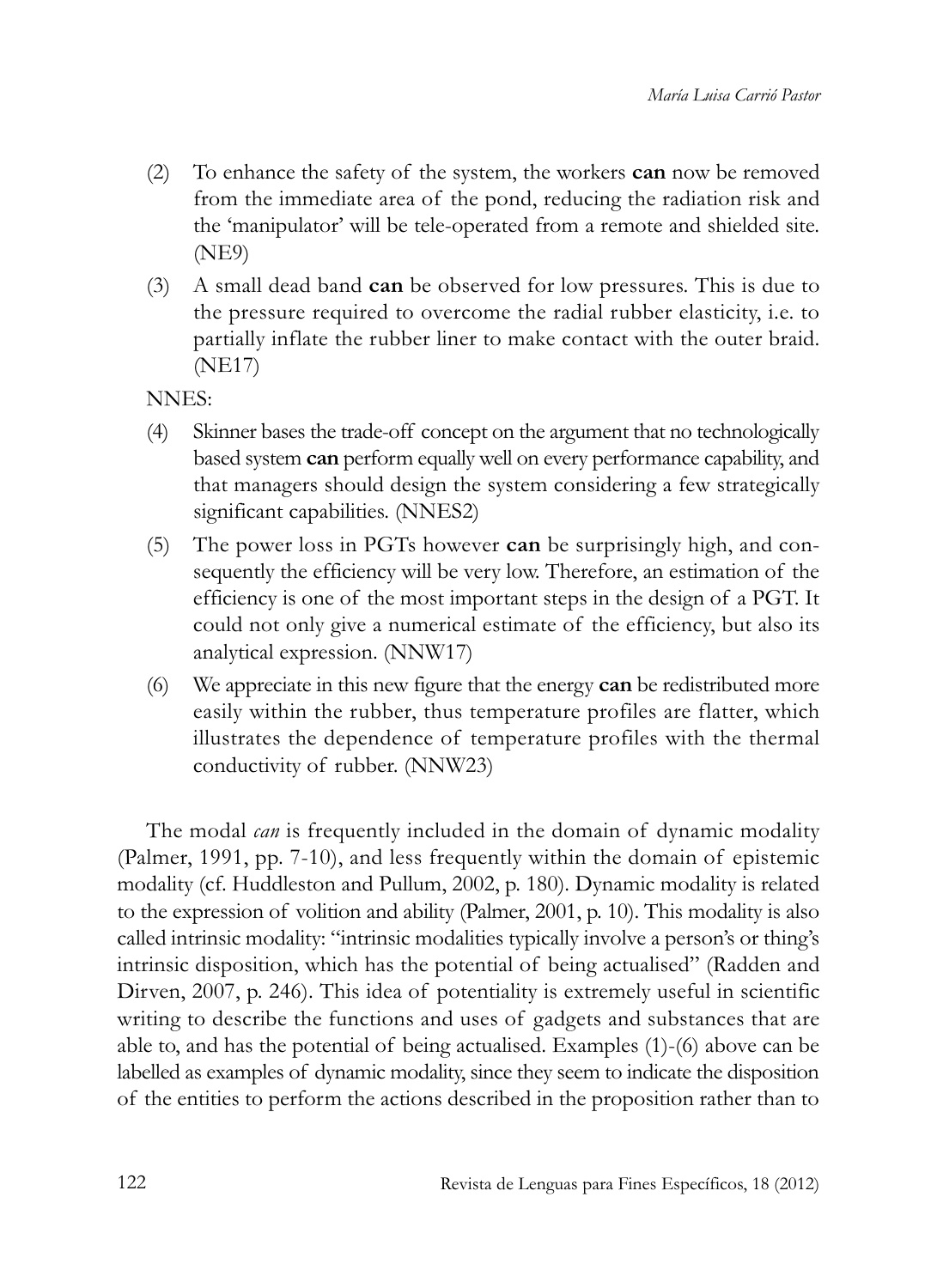indicate the chances of the propositions to be true. In this sense, the dynamic meaning of *can* implies factuality rather than possibility and probability (cf. Alonso-Almeida forthcoming-a).

There is a slight difference between the uses of *can* in (2) and (4), for instance. While the modal verb in (4) clearly appears to show a fact concerning "technologically based systems", this same modal in (2) shows the disposition of the workers to be outside the area of the pond, but it also seems to indicate a weak sense of possibility of carrying out the described situation in *P*. A rephrasing of the modal would be clarifying, and so *can* can be replaced by the matrix *it is now possible that...* However, this epistemic meaning would contradict the rest of the message in running discourse. if safety is pursued, and safety certainly concerns workers, then there is not an evaluation of chances but an actualisation of the event. The use of *can* not only allows this but, in some ways, it also seems to suggest some mitigation of the claims. Alonso-Almeida (forthcoming-b) states that "dynamic modality, like epistemic modality, functions as a device to downtone assertiveness". This idea is also present in Perkin's definition of dynamic modality where the expression "empirical circumstances" indicates some degree of factuality: "[dynamic modality] is concerned with the disposition of certain empirical circumstances with regard to the occurrence of the same event" (1982, p. 252).

The following are instances of *could* in both corpora:

NES:

- (7) Since the operator can move the input joystick many times faster than the bandwidth of the pole mechanism this **could** easily make the system unstable. (NES45)
- (8) This simple test was required to verify that the designed pMA system **could** move the pole and a load (combined mass 70 kg) through a work volume measuring  $3 \text{ m} \times 3 \text{ m}$  at the pole tip. The tests revealed that this **could** easily be achieved satisfying the power and motion range requirements. (NES32)

NNES:

(9) A method that **could** provide the same results, regardless of the local conditions of the undertaking (such as size, geographic location and population characteristics) would be extremely convenient. (NNW22)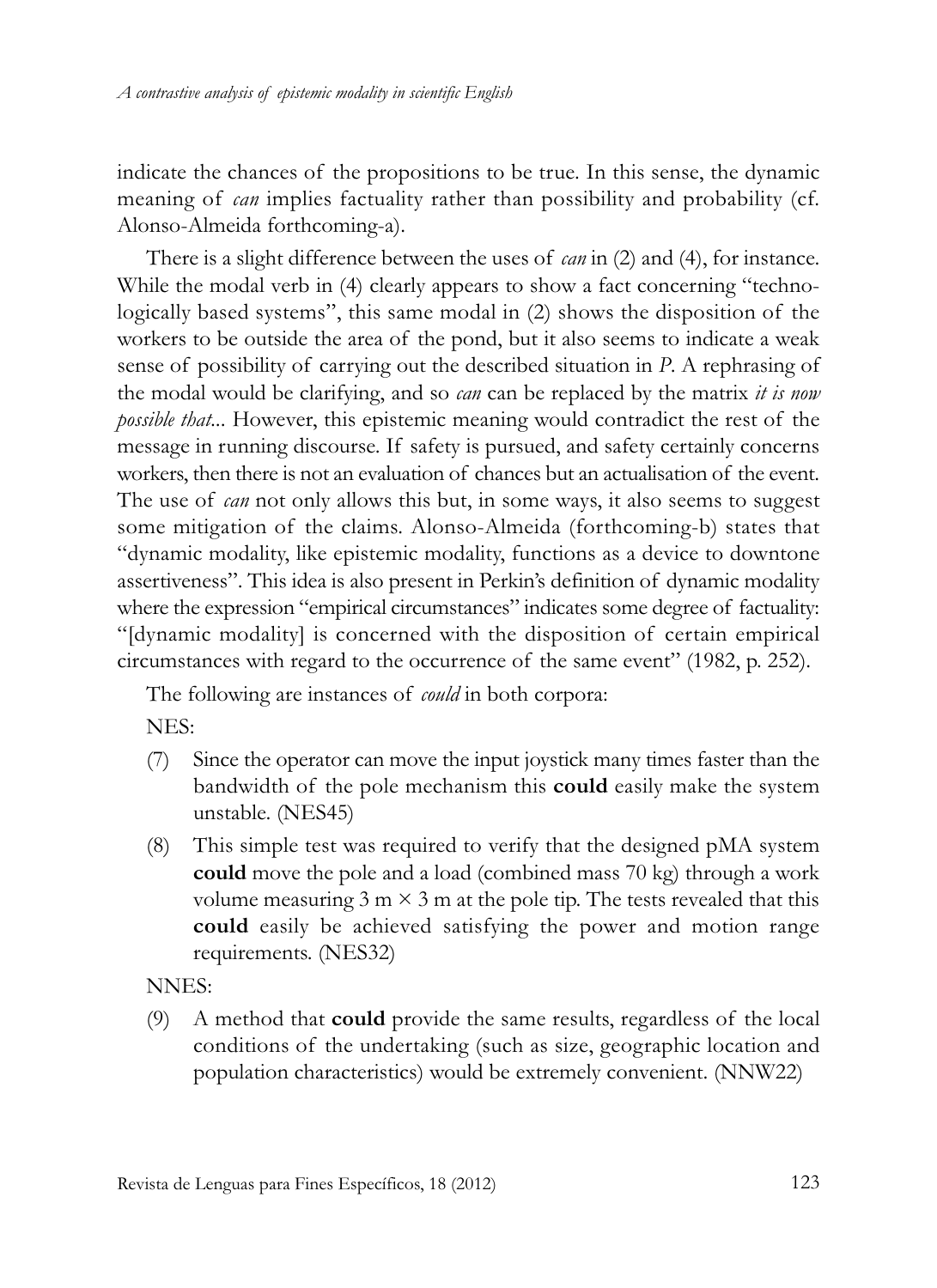Collins (2009) describes the epistemic use of the modal *could* in the following terms: "*could* appears to be undergoing a similar semantic development, with a weak epistemic use evolving from the unreal use via bleaching of irrealis meaning, and subsequent shedding of its tentativeness marking" (2009, p. 107). This is clearly the case of example (8), the second case of *could* therein, and example (9) that corresponds to NNES. The examples in (7) and (8), the first example therein, show also a dynamic meaning. Thus, *could* in (7) indicates both the disposition and the potentiality of the entity described, that is "Since the operator can move the input joystick many times faster than the bandwidth of the pole mechanism", and also the possibility of *P* to occur. in this case, *could* shows the chances the entity has to "make the system unstable".

As in (2) above, the use of *could* in (8), that is "This simple test was required to verify that the designed pMA system **could** move the pole and a load...", indicates a dynamic meaning but, at the same time, it also evaluates the chances of *P* to occur. Actually, *could* also indicates a hypothetical situation providing the conditions stated later, i.e. "through a work volume measuring  $3 \text{ m} \times 3 \text{ m}$  at the pole tip", are fulfilled.

## *3.1.2. May/might*

The modals *may* and *might* present similar meanings in the two sub-corpora. The form *may* is used more frequently in the NES sub-corpus than in the NNES. Examples are given, below:

NES:

(10) Other debris on the floor of the pond **may** require that the retrieved material must be lifted vertically up to 2 m to be clear of entanglement. To prevent jamming of the waste in the removal skip, sections must not be larger than 1 m. if the size is greater than 1 m the waste must be manipulated into the hydraulic clamp where it is reduced, before being located in the skip. During the movement of the fuel rods silt within the pond is disturbed reducing the visibility. Reductions in the visibility **may** eventually mean that work must stop until the silt has resettled. When lifting very heavy loads that need to be size-reduced, material is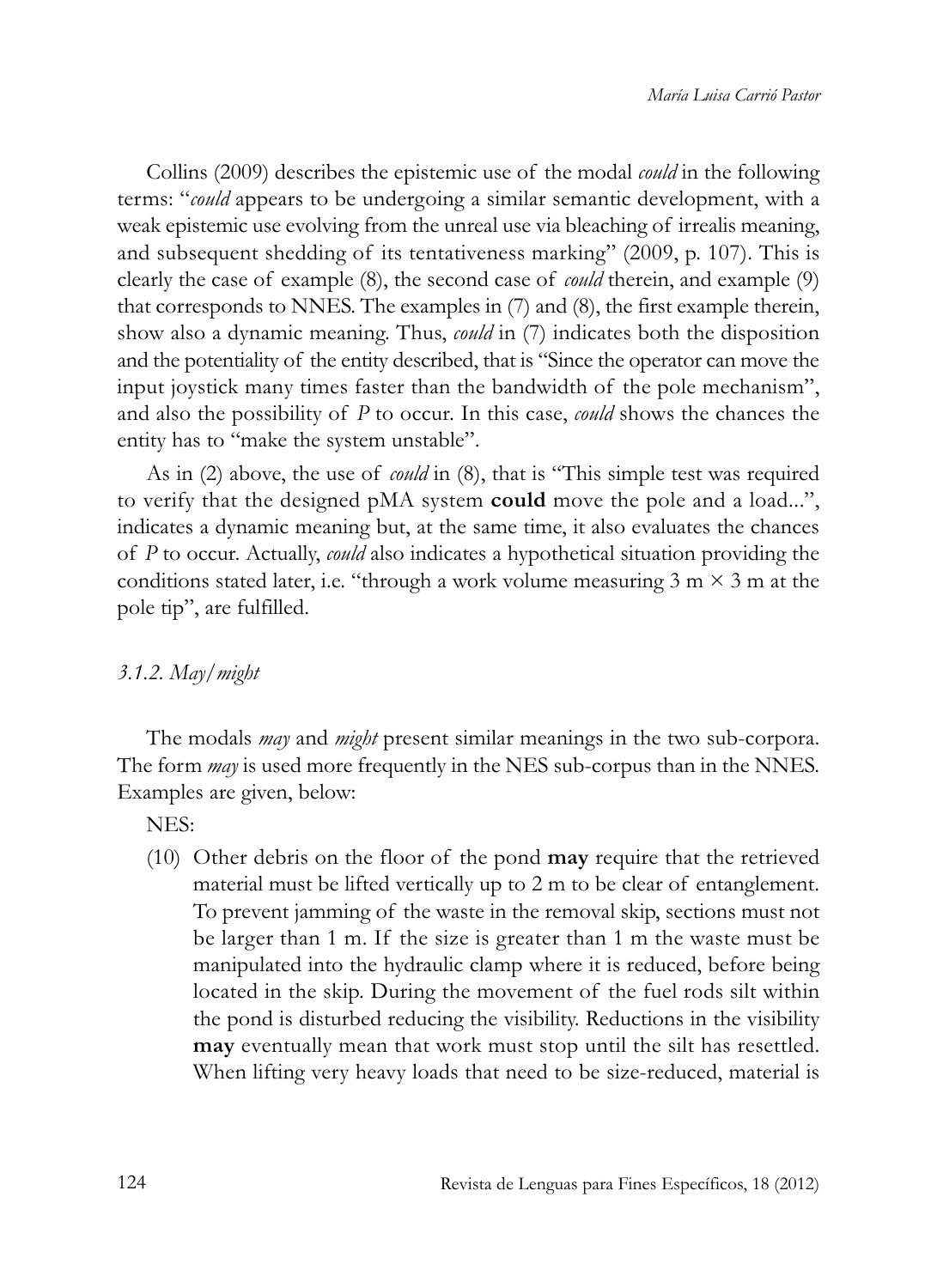often dragged to the cutter, a process that is particularly prone to displacing silt and causing loss of visibility. (NES1)

(11) These results show that there is promise for developing an integrated process that **might** produce syngas, methanol, and power from a methane source. (NES14)

NNES:

- (12) likewise, the sum of the torques applied to a link has to be zero. Taking into account that these are the torques applied to the elements of the links, the equation for link *n* **may** be written as 0. (NNW18)
- (13) it is hence necessary to provide the Administration with tools that allow monitoring water distribution systems conditions and the way they are technically managed. The problem is to find tools that are not subject to interpretation, specially regarding the regulative role that they **may** play. (NNW22)
- (14) Nevertheless, this solution **may** carry several shortcomings. First, according to results plotted in Figures 7 and 8, a mold temperature of about 100 ºC seems not to be sufficient for these low-thermal rubber samples, because the surface temperature is not high enough. (NNW23)
- (15) The need to differentiate the speed ratio expression **might** appear to be an obstacle against translating the above procedure into a programming language lacking symbolic manipulation capabilities. (NNW17)

All the examples of *may* above are epistemic, except for the case of NNES *may* in (12) that is dynamic. This dynamic meaning indicates the potentiality of the equation to be written as 0 rather than an evaluation of the chances of the equation to be written as 0. in this particular instance of *may*, the proposition flanked by the modal is seen as factual rather than as possible. This *may* in (12) can be nicely replaced by *can* without really affecting the meaning of the proposition. The other examples above are certainly epistemic, since the writers seek to mitigate the propositions hedged by epistemic *may*.

In (10), for instance, the authors indicate their hesitancy towards their conclusion concerning what "the reductions in the visibility **may** eventually mean". This *may* refers to some hypothetical situation in the future that cannot be effectively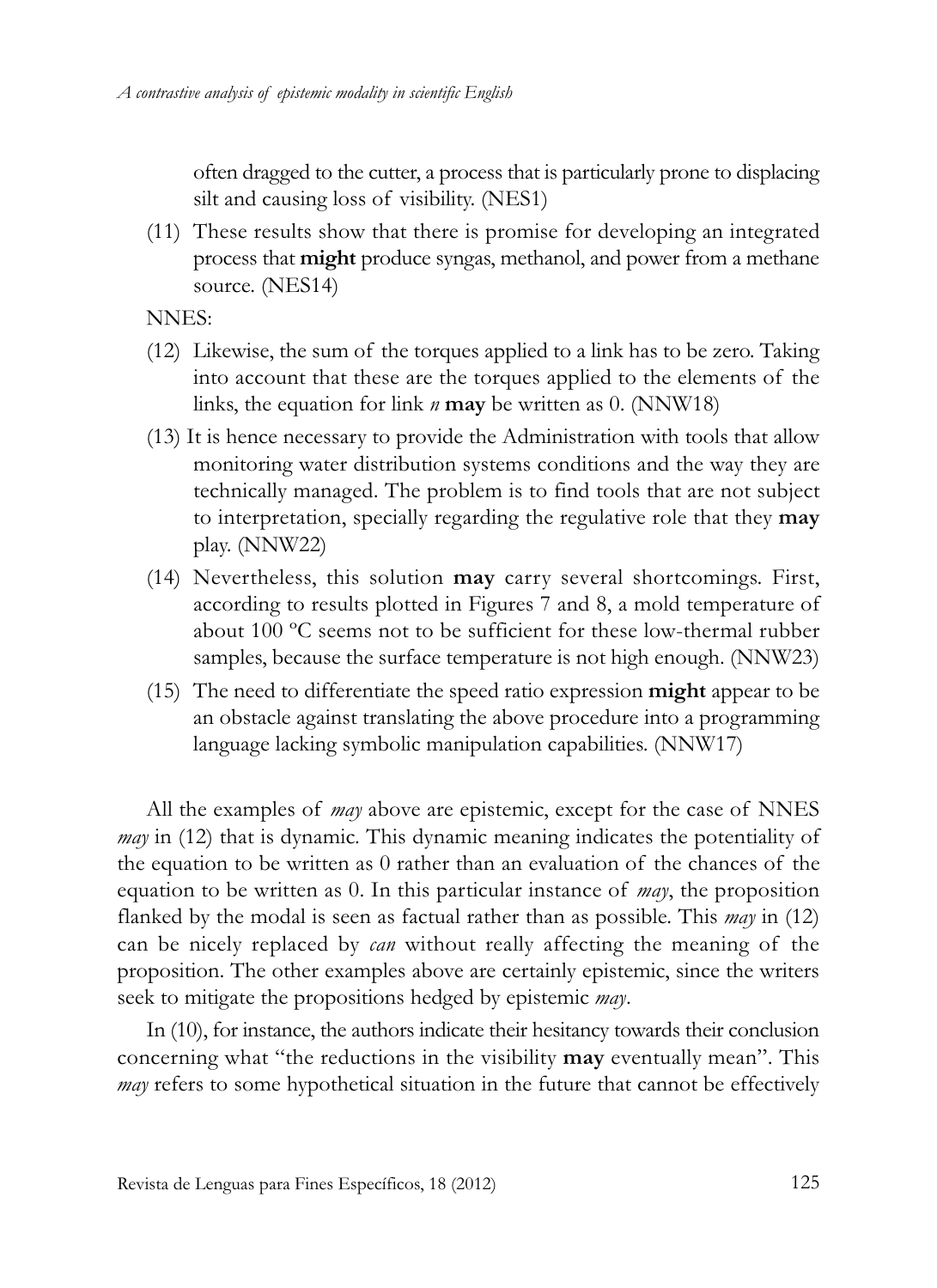asserted. The same is true of the example in (14) where the authors convey lack of precision and a low degree of commitment towards the information given. The authors protect their image by using *may* since this modal helps reducing imposition on the readers/listeners, and the fact that the solution carry some problems is perceived as possible rather than as factual.

Likewise, *might* in (11) and (15) is used in an epistemic sense, and it shows a lower degree of certainty than *may* concerning the propositions hedged in both cases. There, this modal indicates possibility (cf. Biber, 1999, pp. 489-491). in (11), *might* seems to indicate the expected logical result of the research carried out, but this remains highly hypothetical. The use of *might* in (15) clearly indicates the authors's stance concerning the information given. They are not really sure that "the need to differentiate the speed ratio expression" may result in the described situation. The form *may* could have also been used in this context, but *might* expresses "a little less certainty about the possibility" (Palmer, 2001, p. 58).

## *3.1.3. Must*

The form *must* is deployed with similar functions in NES and NNES to indicate both epistemic and evidential meanings. The use of *must* in NNES outnumbers the use of this modal in NES. The following examples illustrate the uses of *must* in the two corpora:

NES:

(16) Since the streams enter at a temperature less than the desired temperature of 673 K, either heat must be added to the reactor or sufficient heat from the oxidation must be supplied to allow water to attain its supercritical state. According to the flow sheet in Fig. 1, we examined reactions and the heat required by the reactor. (NES28)

NNES:

(17) The genesis of a typology is theoretical, trying to define ideal types that might exist; meanwhile, taxonomies attempt to classify real organizations. But at the end, some kind of similitude exist between both configuration types, since a typology **must** prove its usefulness in real organizations, and one of the main applications of taxonomies is to identify the best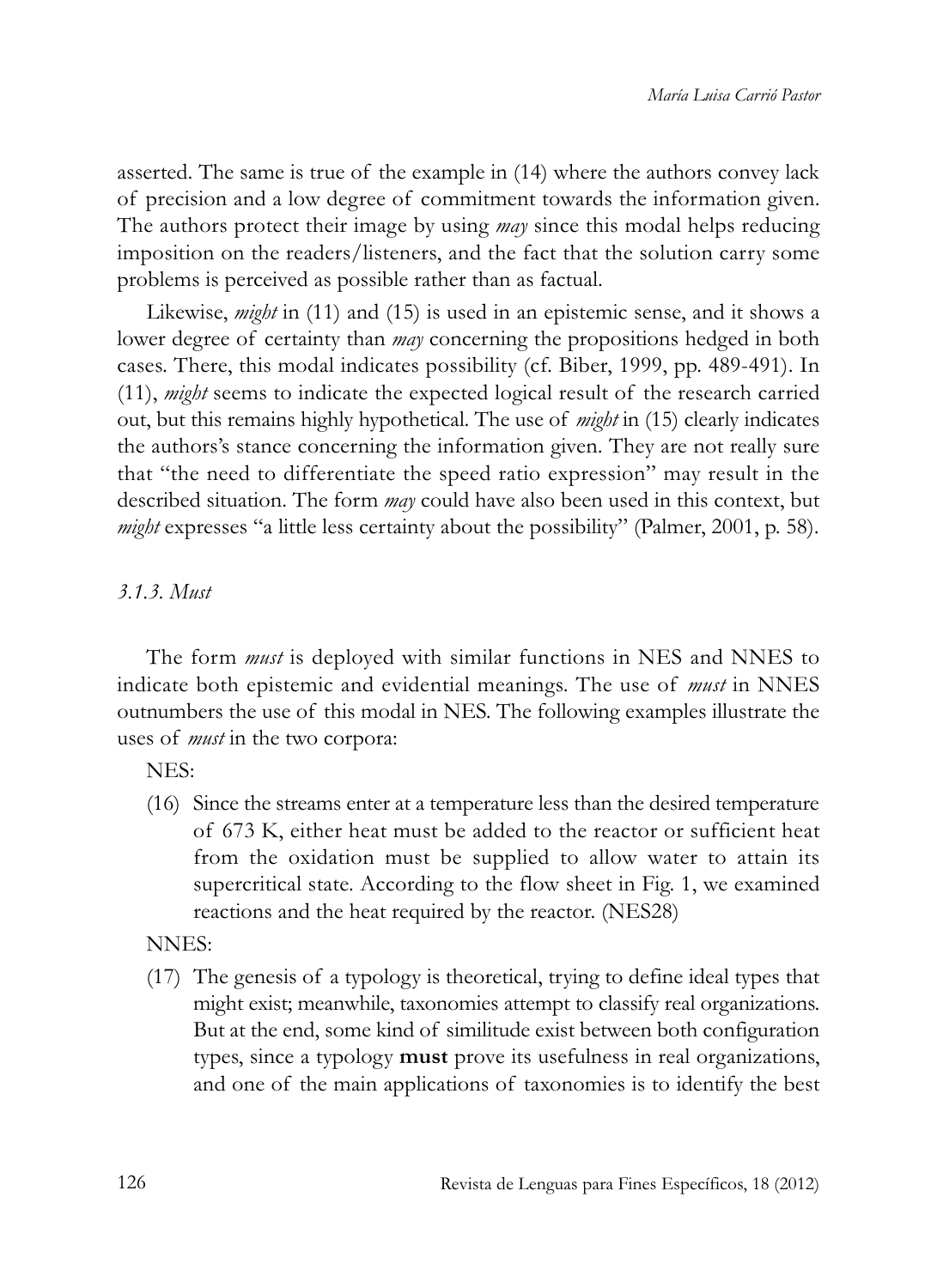types. They also coincide in considering the choice of the construct on which they are based as one of the most important decisions on their development. The variables that sustain them must be carefully selected and based on existing theory. (NNES31)

(16) and (17) show the use of *must* with an epistemic sense, since, in both cases, it shows the possibility of *P* to occur. Another reading of the modal verb in these examples indicates an evidential meaning. Evidentiality is "concerned with indicating the information source the speaker is relying on to make a claim. This places this category next to epistemic modality without, however, merging them into one" (Diewald, Kresic and Smirnova, 2009, p. 190). Cornillie (2009) clearly shows a more disjunctive model concerning evidentiality and its relation to epistemic modality. He argues that the modes of knowing and degrees of speakers's commitment towards the proposition do not necessarily go hand by hand. Cornillie (2009, p. 47) claims that evidentiality "refers to the reasoning processes that lead to the proposition".

in (16) and (17), *must* reflects what Van der Auwera and Plungian (1998, p. 86) describes as inferential evidentiality, which is a case of epistemic necessity: "The claim is only that inferential reading amounts to epistemic modality and more particularly epistemic necessity". The modal *must* in (16) shows the necessity of adding the heat or the heat from the oxidation to "attain a superficial state", while it also shows the likelihood of this event to happen. In (17), *must* indicates a logical, and thus expected, requirement of the typology so that its usefulness can be upheld.

#### **4. Conclusions**

Epistemic modals are interesting in part because their semantics is bound up both with our information about the world and with how that information changes as we share what we know. This study shows the way in which epistemic modals are used and how they are distributed in two corpora of scientific English texts written by NES and NNES. Concerning frequency, there is certainly a distinction between the use of *can, may* and *must* in both compilations. While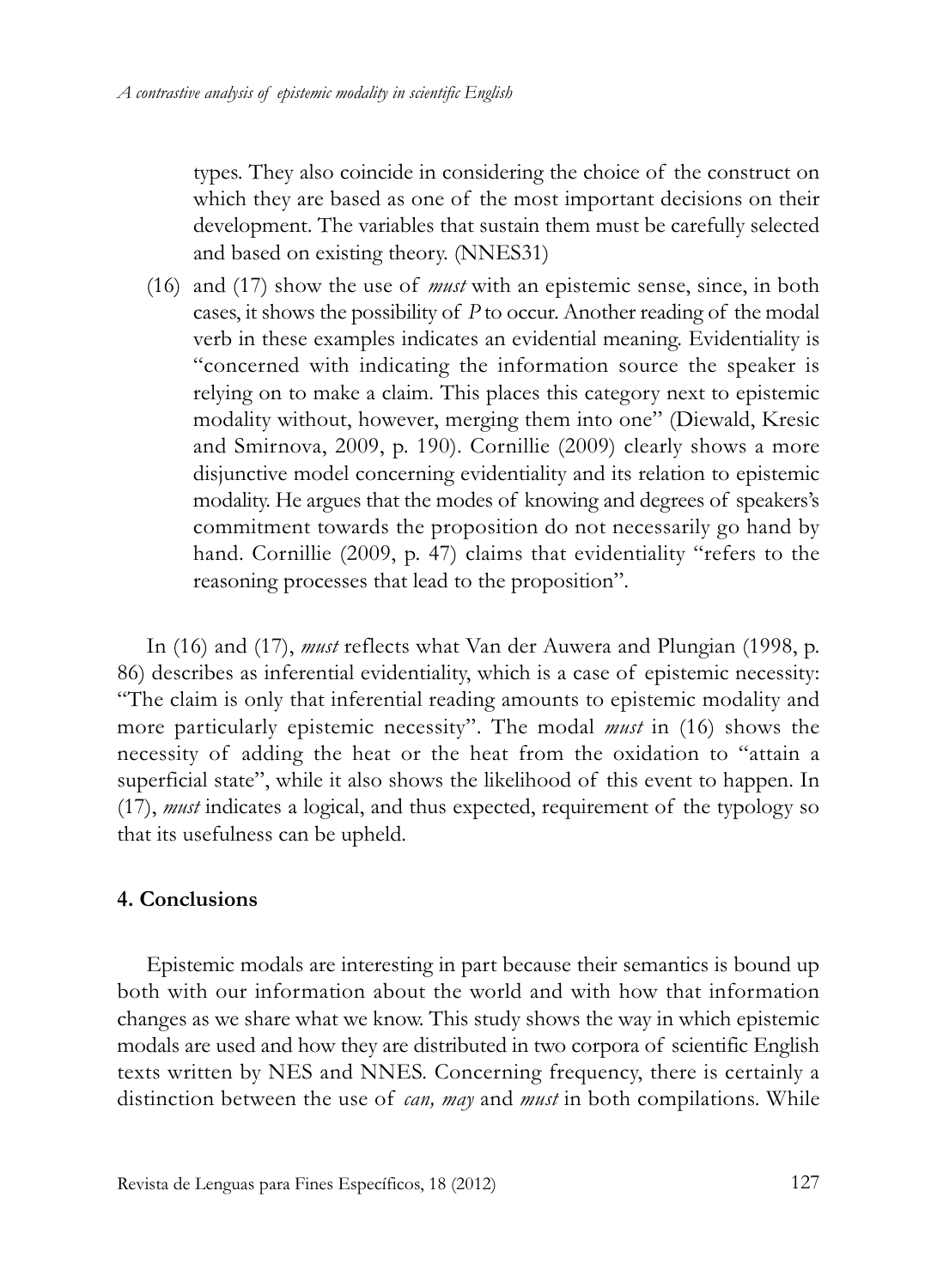native English writers seem to deploy *may* more often than Spanish writers, the latter tends to use *must* and *can* more frequently, even when *can* can be safely replaced by *may*. This situation may arise from the direct translation of the modal verb *puede* in Spanish, which is used to indicate both potentiality and possibility/ probability.

In the case of *must*, this form in the NNES sub-corpus patently outnumbers the occurrences in NES. The meanings of this form in both sub-corpora happen to be identical. There is not an apparent reason to describe the massive use of this form in NNES, and only a transposition of thoughts from Spanish to English can clearly justify this in the same fashion of *can*.

Concerning their meanings, *can* is unambiguously used to indicate actualisation and potentiality. it has also been argued that *can* also expresses downtoning of the claim in modal hedges. The form *could* also indicates a dynamic meaning, but it also shows evaluation of chances as to *P*. The forms *may* and *might* are barely epistemic, although dynamic cases are also attested in our corpus. Finally, *must* indicates an inferential process which results in the propositions it accompanies in the two sub-corpora under survey. This article represents work in progress, and more thorough analyses must be carried out in order to verify initial findings.

## **References**

**Aikhenvald, A. Y.** (2004). *Evidentiality*. Oxford: Oxford University Press.

- **Alonso-Almeida, F.** (forthcoming b). Sentential evidential adverbs and authorial stance in a corpus of English computing articles. *Revista española de lingüística aplicada*.
- **Alonso-Almeida, F.** (forthcoming a). Propositional epistemic and evidential strategies in Spanish and English texts on computing. In J. R. Zamorano (ed.) *Thinking Modally: English and Contrastive Studies on Modality*. Newcastle upon Tyne: Cambridge Scholars Publishing.
- **Alonso-Almeida, F. and Cruz-García, L.** (2011). The value of may as an evidential and epistemic marker in English medical abstracts. *Studia Anglica Posnaniensia,* 46(3), 59-73.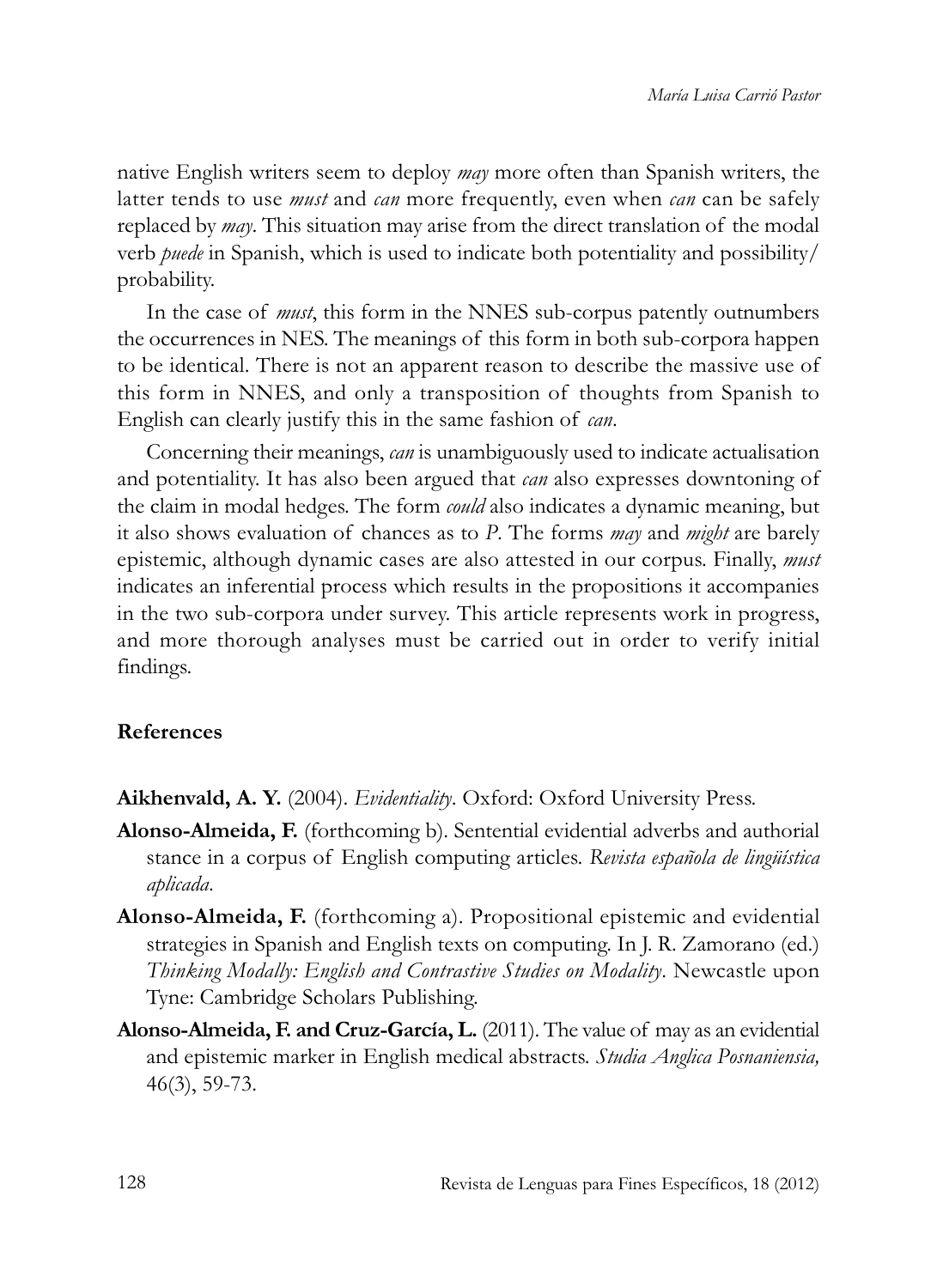- **Alonso-Almeida, F. and González-Cruz, M. I.** (forthcoming). Exploring male and female voices through epistemic modality and evidentiality in some modern english travel texts on the Canaries. *Research in Language*.
- **Biber, D., Conrad, S. and Reppen, R.** (1998). Styles of stance in English: lexical and grammatical marking of evidentiality and affect. *Text* 9, 93-125.
- **Johansson, S., Leech, G., Conrad, S. and Finegan, E.** (1999). *Longman Grammar of Spoken and Written English*. london: longman.
- **Carretero, M.** (1992). The role of epistemic modality in English politeness strategies. *Miscelánea* 13, 17-35.
- **Carretero, M.** (2002). The influence of genre and register on epistemic modality in spoken English: a preliminary study. *Estudios Ingleses de la Universidad Complutense,* 10, 11-41.
- **Carretero, M.** (2004). The role of evidentiality and epistemic modality in three English spoken texts from legal proceedings. in J. i. Marín-Arrese (ed.) Perspectives on Evidentiality and Epistemic Modality. Madrid: Editorial Complutense, 25-62.
- **Chafe, W.** (1986). Evidentiality in English conversation and academic writing. in W. Chafe and J. Nichols (eds.) *Evidentiality: The linguistic coding of epistemology.* Norwood: Ablex, 261–72.
- **Charles, M.** (2007). Argument or evidence? Disciplinary variation in the use of the noun that pattern in stance construction. *English for Specific Purposes,* 26, 203-218.
- **Collins, P.** (2009). *Modals and Quasi-modals*. Amsterdam and New York: Rodopi.
- **Cornillie, B.** (2009). Evidentiality and epistemic modality. On the close relationship between two different categories. *Functions of Language,* 16(1), 44-62.
- **Diewald, G., Kresic, M. and Smirnova, E.** (2009). The grammaticalization channels of evidentials and modal particles in German: integration in textual structures as a common feature. in M. M. Hansen and J. Visconti (eds) *Current Trends in Diachronic Semantics and Pragmatics*. UK: Emerald, 189-210.
- **Ferrari, L.** (2009). Marcadores de modalidad epistémico y evidencial en el análisis de las conclusiones de artículos de investigación de disciplinas distintas. *ALED.*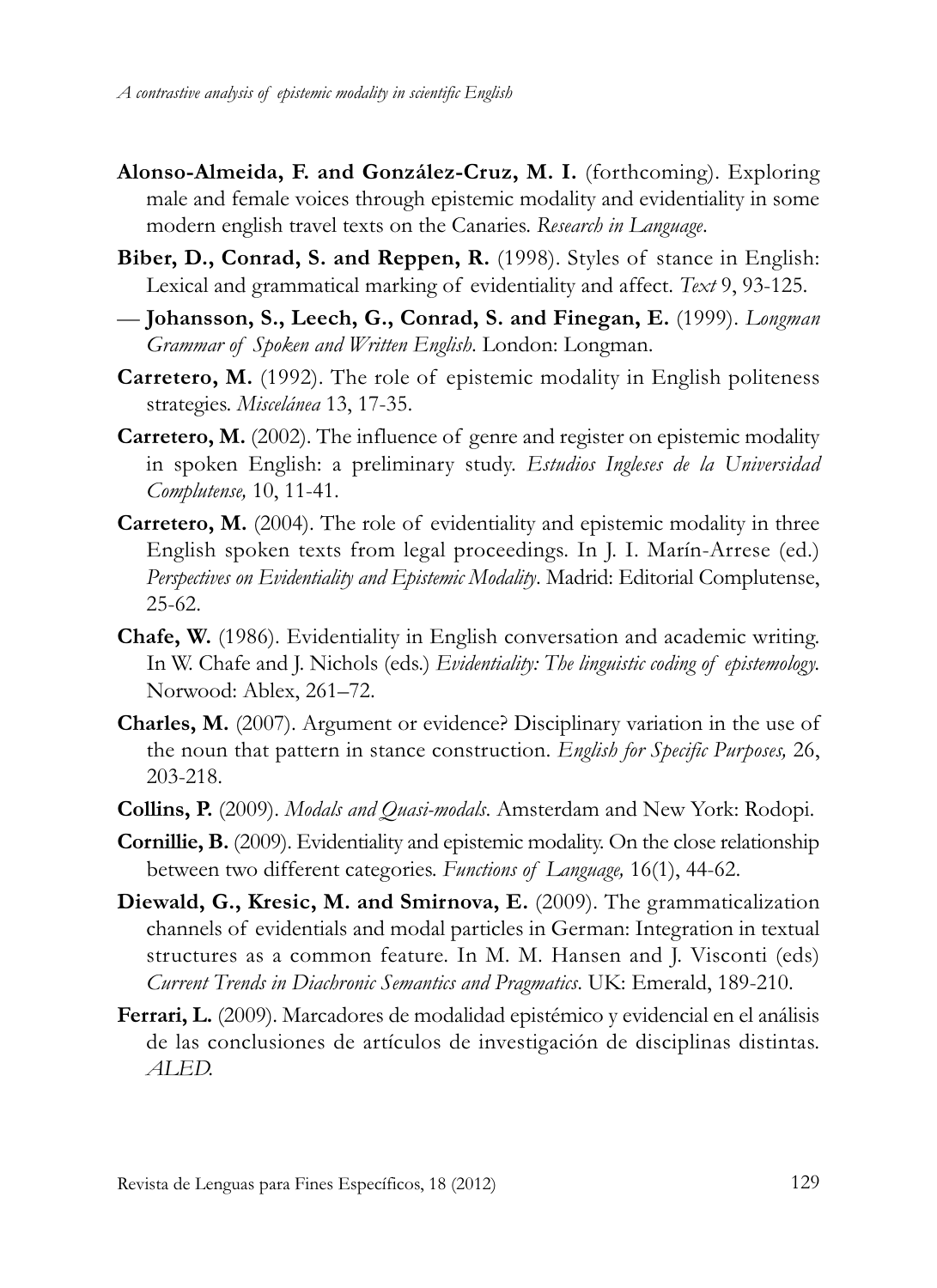- Fintel, K. von and Gillies, A. S. (2007). An opinionated guide to epistemic modality. in T. S. Gendler and J. Hawthorne (eds.), *Oxford Studies in epistemology,* 2. Oxford: Oxford University Press, 32-62.
- **Freddi, M.** (2005). Arguing linguistics: Corpus investigation of one functional variety of academic discourse. *Journal of English for Academic Purposes,* 4, 5-26.
- Haan, P. de and van Esch, K. (2005). The development of writing in English and Spanish as foreign languages. *Assessing Writing,* 10, 100-116.
- **Hidalgo-Downing, L.** (2004). Non-verbal markers of modality and evidentiality and the expression of writer stance in a comparable corpus of editorials and news articles. in J. i. Marín Arrese (ed.) *Perspectives on Evidentiality and Modality*. Madrid: Editorial Complutense, 205-28.
- Hinkel, E. (2009). The effects of essay topics on modal verb uses in L1 and L2 academic writing. *Journal of Pragmatics,* 41, 667-683.
- **Huddleston, R.** (1988). *English grammar: An outline*. london: Athenaeum Press L<sub>td</sub>.
- **Huddleston, R. D. & Pullum, G.K.** (2002) *The Cambridge grammar of the English language*. Cambridge: CUP.
- **Kranich, S.** (2009). Epistemic modality in English popular scientific texts and their German translations. *Trans-kom,* 2(1), 26-41.
- **Lock, G.** (1996). *Functional English grammar: An introduction for second language teachers*. Cambridge: Cambridge University Press.
- **Marín-Arrese, J. I.** (2004). Evidential and epistemic qualifications in the discourse of fact and opinion: A comparable corpus study. in J. i. Marín-Arrese (ed.) *Perspectives on Evidentiality and Modality*. Madrid: Editorial Complutense, 153-184.
- **Marín-Arrese, J. I., Hidalgo-Downing, L. and Molina-Plaza, S.** (2004). Evidential, epistemic and deontic modality in English and Spanish: The expression of writer stance in newspaper discourse. In R. Facchinetti and F. Palmer (eds.) *English Modality in Perspective. Genre Analysis and contrastive Studies*. Frankfurt: Peter lang, 121-40.
- **Martín Martín, P.** (2003). A genre analysis of English and Spanish research paper abstracts in experimental social sciences. *English for Specific Purposes,* 22, 25-43.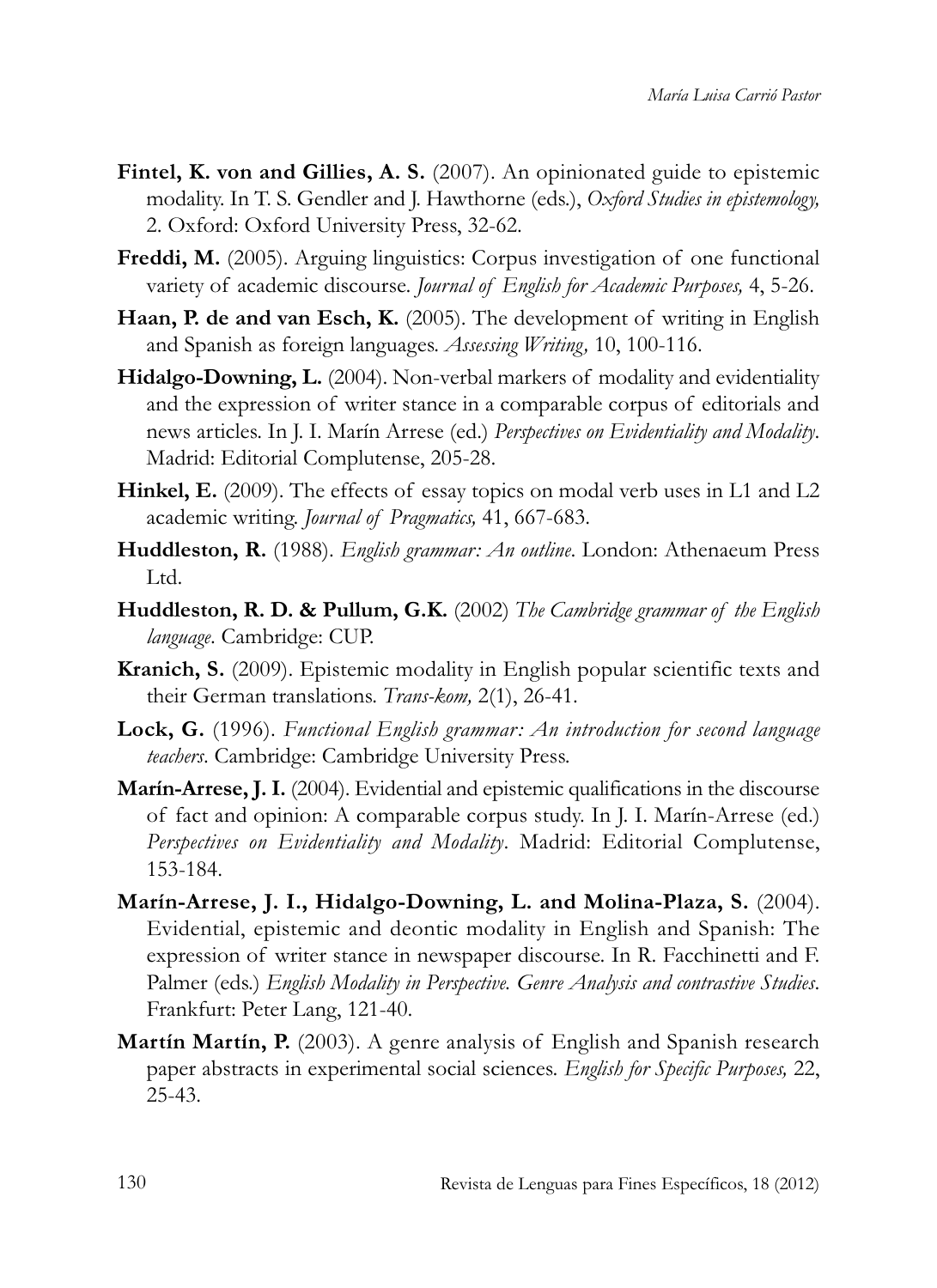- **Moreno, A. I. and Suárez, L.** (2008). A study of critical attitude across English and Spanish academic book reviews. *Journal of English for Academic Purposes* 7: 15-26.
- **Mur-Dueñas, P.** (2011). An intercultural analysis of metadiscourse features in research articles written in English and in Spanish. *Journal of Pragmatics* 43, 3068-3079.
- **Ortega-Barrera, I. and A. Torres-Ramírez** (2010). Estudio sobre los abstracts de artículos de investigación informáticos: evidencialidad y modalidad textual. *Revista de lingüística y lenguas aplicadas,* 5(1), 141-53.
- **Ozturk, I.** (2007). The textual organisation of research article introductions in applied linguistics: Variability within a single discipline. *English for Specific Purposes,* 26, 25-38.
- Palmer, F. (2001). *Modality and the English Modals*. London: Longman.
- **Palmer, F.** (1991). *Mood and Modality*. Cambridge: Cambridge University Press.
- **Palmer, Frank** (1986). *Mood and Modality*. Cambridge: Cambridge University Press.
- **Perkins, M. R.** (1982). The core meanings of the English modals. *Journal of Linguistics*, 18(2): 245-273.
- **Radden, G. and Dirven, R.** (2007). *Cognitive English Grammar*. Amsterdam: John Benjamins.
- **Salager-Meyer, F.; Alcaraz Ariza, M. A. and Zambrano, N.** (2003). The scimitar, the dagger and the glove: Intercultural differences in the rhetoric of criticism in Spanish, French and English medical discourse (1930-1995). *English for Specific Purposes,* 22, 223-247.
- Samraj, B. (2002). Introductions in research articles: Variations across disciplines. *English for Specific Purposes,* 21, 1-17.
- **Samraj, B.** (2004). Discourse features of the student-produced academic research paper: Variation across disciplinary courses. *Journal of English for Academic Purposes,* 3, 5-22.
- **Schleef, E.** (2009). A cross-cultural investigation of German and American academic style. *Journal of Pragmatics,* 41, 1104-1124.